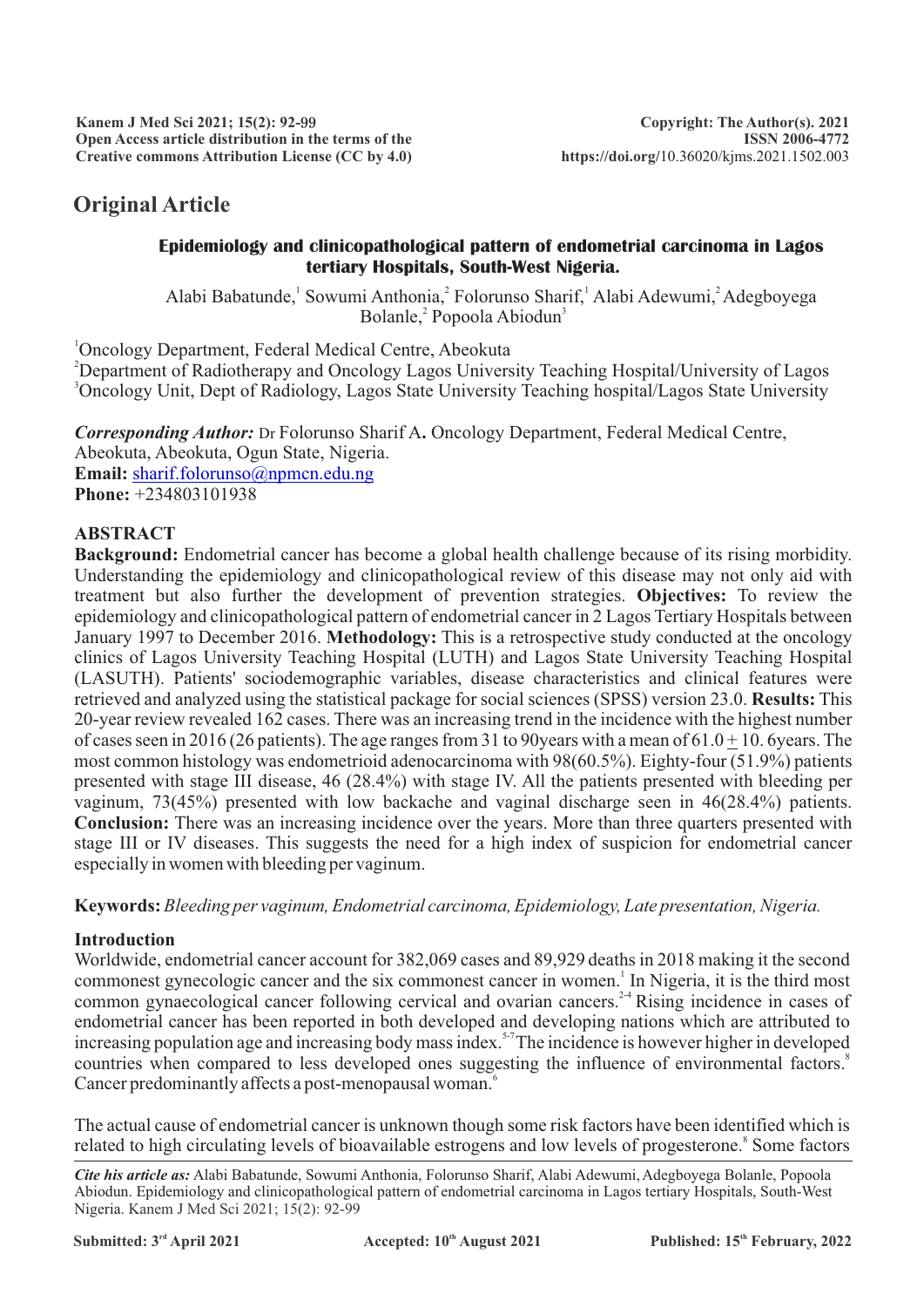like nulliparity, early menarche, or late menopause, diabetes mellitus, and hypertension, which review the disease. Previous studies in this invariably lead to excessive estrogen exposure, has been linked with the disease.<sup>9</sup> The worldwide increase in obesity and decrease in fertility suggest that the incidence of endometrial cancer will continue to rise.<sup>5</sup> Other recognized risk factors include older age, white race, family history of endometrial cancer or colon cancer, personal history of breast or ovarian cancer and prior radiation therapy for pelvic cancer among others.<sup>5,7-8</sup> Hormonal contraceptives for at least 1 year, grand multiparity, breastfeeding, smoking, exercise and coffee intake has been documented to have some **Materials and methods** protective effect against endometrial cancer.<sup>9</sup>

Endometrial carcinoma developed from the lining of the uterus and it is classified in two different categories based on histology: endometrioid, affecting approximately 80% of patients, and nonendometrioid, affecting approximately 20% of patients.<sup>5</sup> The endometrioid carcinoma is estrogenresponsive and resembles the proliferative phase of the endometrium.<sup>8</sup> Its more prevalent among women of premenopausal to early menopausal state and has better prognosis.<sup>9</sup> Non-endometrioid tumours, however, are hormone-independent with known precursor lesions and it is often seen in older postmenopausal women.<sup>5</sup> Non-endometroid histology include serous, squamous, mucinous, clear cell, mesonephric, transitional cell, and undifferentiated among others.<sup>9</sup>

Postmenopausalvaginal bleeding is the commonest presenting complaint in patients with endometrial cancer.<sup>6-7</sup> Some patients may present with abnormal vaginal discharge, abnormal Papanicolaou smear while screening for cervical cancer or thickened endometrial on routine transvaginal ultrasound.<sup>8</sup> This however is not a common presentation in Nigeria where the majority of the patients present with advanced disease.<sup>10</sup> Other patterns of presentation especially in advanced settings include urinary or rectal bleeding, constipation, pain, lower extremity lymphedema, abdominal distension due to **Results** ascites, and cough and/or hemoptysis.<sup>8</sup>

With the increasing ageing population and adoption of the western lifestyle by Africans, it is expected that more cases will be diagnosed among Africans in the future. The fact that endometrial cancer has a

poor prognosis in black<sup>8,11</sup> further justify the need to environment have smaller sample sizes. For example, previous studies done in Ibadan<sup>7</sup> and Lagos<sup>6</sup> reviewed 50 and 61 cases respectively. This may not give a true picture of the trends and burden of the disease. Hence the need for this study. This 20 year review addressed the epidemiology and clinicopathological pattern of patients with endometrial cancer referred to the oncology clinics of 2 government-owned tertiary hospitals in Lagos, South West, Nigeria.

This is a retrospective study of patients with endometrial cancer who presented at the Radiotherapy departments of Lagos University Teaching Hospital and Lagos State University Teaching Hospital between January 1997 and December 2016. Patients who had histologically confirmed endometrial cancer and eventually had treatment were included in the study. Patients whose data could not be retrieved from the medical records were excluded. Out of the 173 documented cases of endometrial cancer seen during this period, 162 met the inclusion criteria. Others have no histology report or the case note could not be retrieved.

The data for this research was obtained from the case notes and treatment cards of the patients retrieved from the Medical Records Department using a data extraction form. The data extraction form consists of two sections; Section A consists of questions on socio-demographic characteristics of the patients while Section B consists of questions on disease characteristics as well as the clinical features.

The data collected was entered into a computer and analyzed using the statistical package for social sciences (SPSS) version 23.0. Analyzed data is presented in the form of frequency tables, charts and cross-tabulations. Approval was obtained from the ethical committee of both LUTH and LASUTH.

The review of endometrial carcinoma during the period of this study revealed 162 cases. The review showed increasing frequency per year with the highest number of cases seen in 2016 (26 patients), none was seen in 1997 and 1998. (figure 1)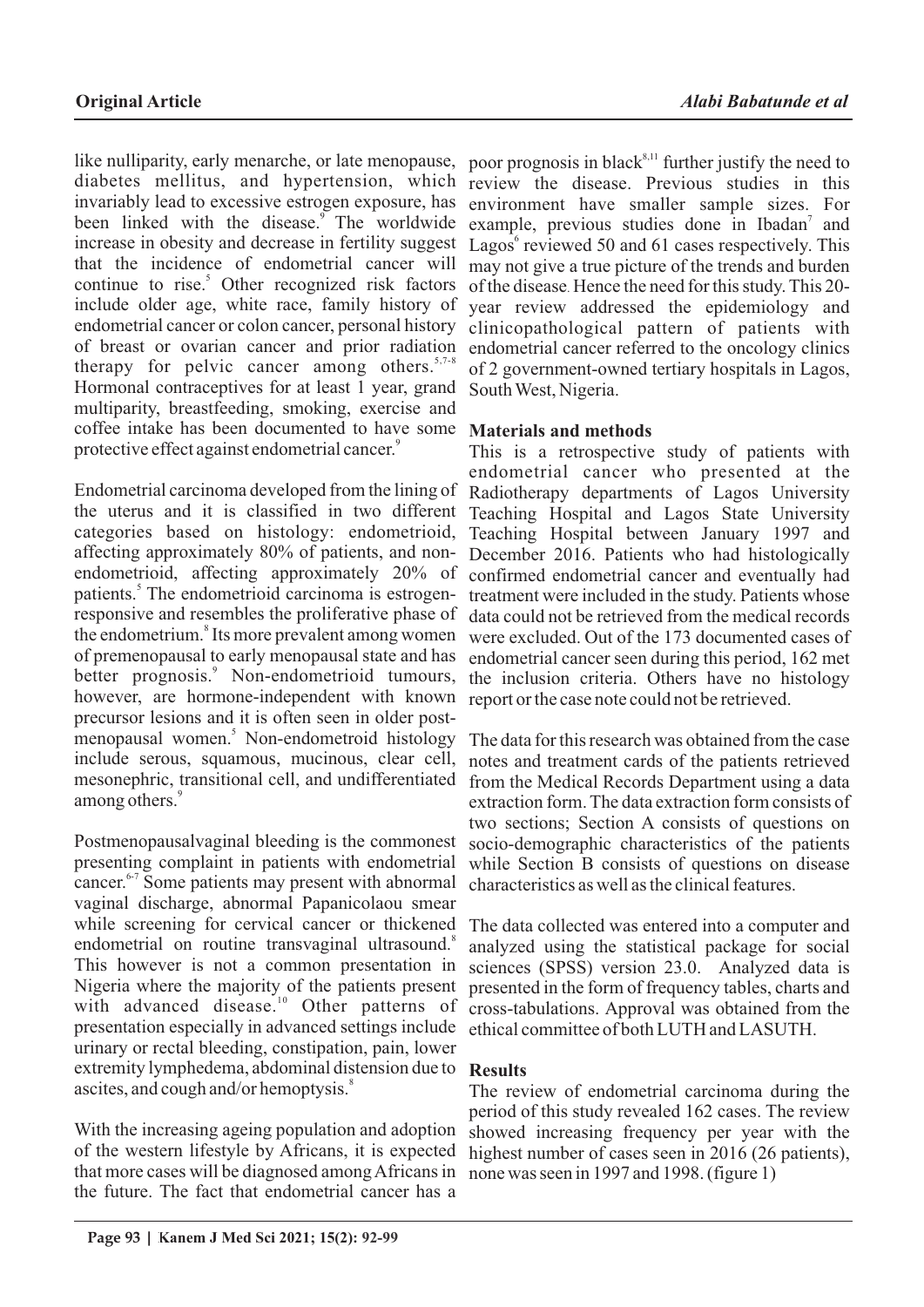The age range was 31 to 90 years with a mean of 61.0 + 10. 6 years. The highest number was seen in the age group 61-70 years which account for seventy-six (46.9%), followed by 51-60 years which account for thirty-two (19.8%) and 41-50 years which account for thirty  $(18.5\%)$ . (figure 2)

Table 1 depicted some socio-demographic variables of these patients. One hundred and six (65.4%) patients were married, fifty (30.9%) were widowed and six (3.7%) were single. Seventy-nine (48.8%) patients were civil servants both active and retired, while sixty-three (38.9%) were traders. The majority of the patients were Christians, 126 (77.8%) while 36(22.2%) were Muslims. Eighty-nine (54.9%) were Igbos by tribe while 69 (42.6%) were Yoruba, and 4 (2.5%) were from minority ethnic groups, none was from the Northern part of Nigeria.

Sixty-nine (42.6%) patients had a tertiary level of education while 56 (34.6%) and 7 (4.3%) had secondary and no formal education respectively. Fifty-six (34.6%) of the patient had documented history of alcohol consumption while only 3(1.9%) had a smoking history. Majority of the patient 105 (64.8%) neither smoke nor consume alcohol. Sixteen (9.9%) patients had a positive family history of cancer. Three (1.9%) patients had a previous in 23(14.2%) patients. history of breast cancer and had taken tamoxifen for

2-5 years. Sixty (37%) patients were hypertensive, 33 (20.4%) were diabetic and 10 (6.2%) were obese  $(BM \geq 30 \text{kg/m}^2)$ .

Eighty-four (51.9%) patients presented with stage III disease, 46 (28.4%) with stage IV, 14 (8.6%) stage II, only 4 (2.5%) patients with stage I, while 14 (8.6%) of the patients had no records of their staging at presentation as presented in table 2.

The histological findings are presented in table 2. The most common histological types were endometrioid adenocarcinoma with 98 (60.5%);22 (13.6%) had papillary serous adenocarcinoma; 12 (7.4%) had a malignant mixed mesodermal tumour; 10 (6.2%) had clear cell carcinoma; 8 (4.9%) had leiomyosarcoma and endometrial stromal sarcoma each, while mucinous adenocarcinoma was 2 (1.2%) and 2 (1.2%) patients had no record of histological type in their case file. ( table 2)

The most common presenting complaint was bleeding per vaginum (PV). All the patients 162(100%) had bleeding PV, the low backache was seen in 73(45%) patients, abnormal vaginal discharge was seen in 46(28.4%) patients while pressure symptoms on the bladder/rectum were seen



*Figure 1. drt66*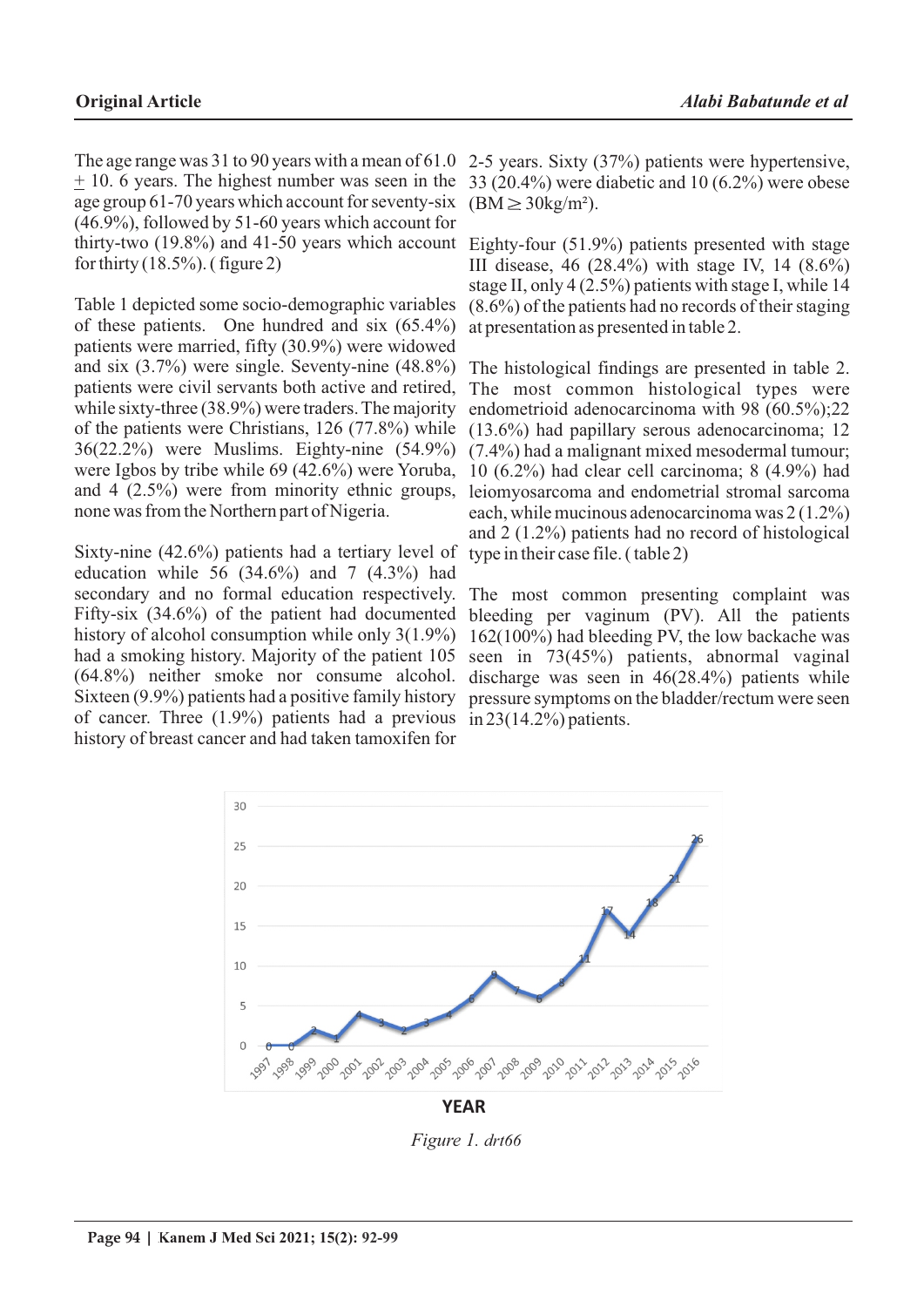

**Figure 2:** *Age group distribution of the 162 cases of endometrial cancer seen in Lagos, SW Nigeria.*

| Variable              |                                         | Frequency      | Percentage (%) |
|-----------------------|-----------------------------------------|----------------|----------------|
| <b>Marital</b> status | Married                                 | 106            | 65.4           |
|                       | Widow                                   | 50             | 30.9           |
|                       | Single                                  | 6              | 3.7            |
| Occupation            | Civil servant                           | 79             | 48.8           |
|                       | Traders                                 | 63             | 38.9           |
|                       | Others                                  | 20             | 12.3           |
| <b>Education</b>      | None                                    | $\overline{7}$ | 4.3            |
|                       | Secondary                               | 56             | 34.6           |
|                       | Tertiary                                | 69             | 42.6           |
|                       | Others                                  | 30             | 18.5           |
| Ethnicity             | Yoruba                                  | 69             | 42.6           |
|                       | Igbo                                    | 89             | 54.9           |
|                       | Other                                   | $\overline{4}$ | 2.5            |
| <b>Religion</b>       | Christianity                            | 126            | 77.8           |
|                       | Islam                                   | 36             | 22.2           |
| <b>Social habits</b>  | None                                    | 105            | 64.8           |
|                       | Smoking                                 | 3              | 1.9            |
|                       | Alcohol intake                          | 56             | 34.6           |
|                       | $Alcohol + smoking$                     | 3              | 1.9            |
| Co-morbidity          | Hypertension                            | 60             | 37.0           |
|                       | <b>Diabetes</b>                         | 33             | $20 - .4$      |
|                       | Obesity ( $BMI \geq 30 \text{kg/m}^2$ ) | 10             | 6.2            |
|                       | None                                    | 59             | 36.4           |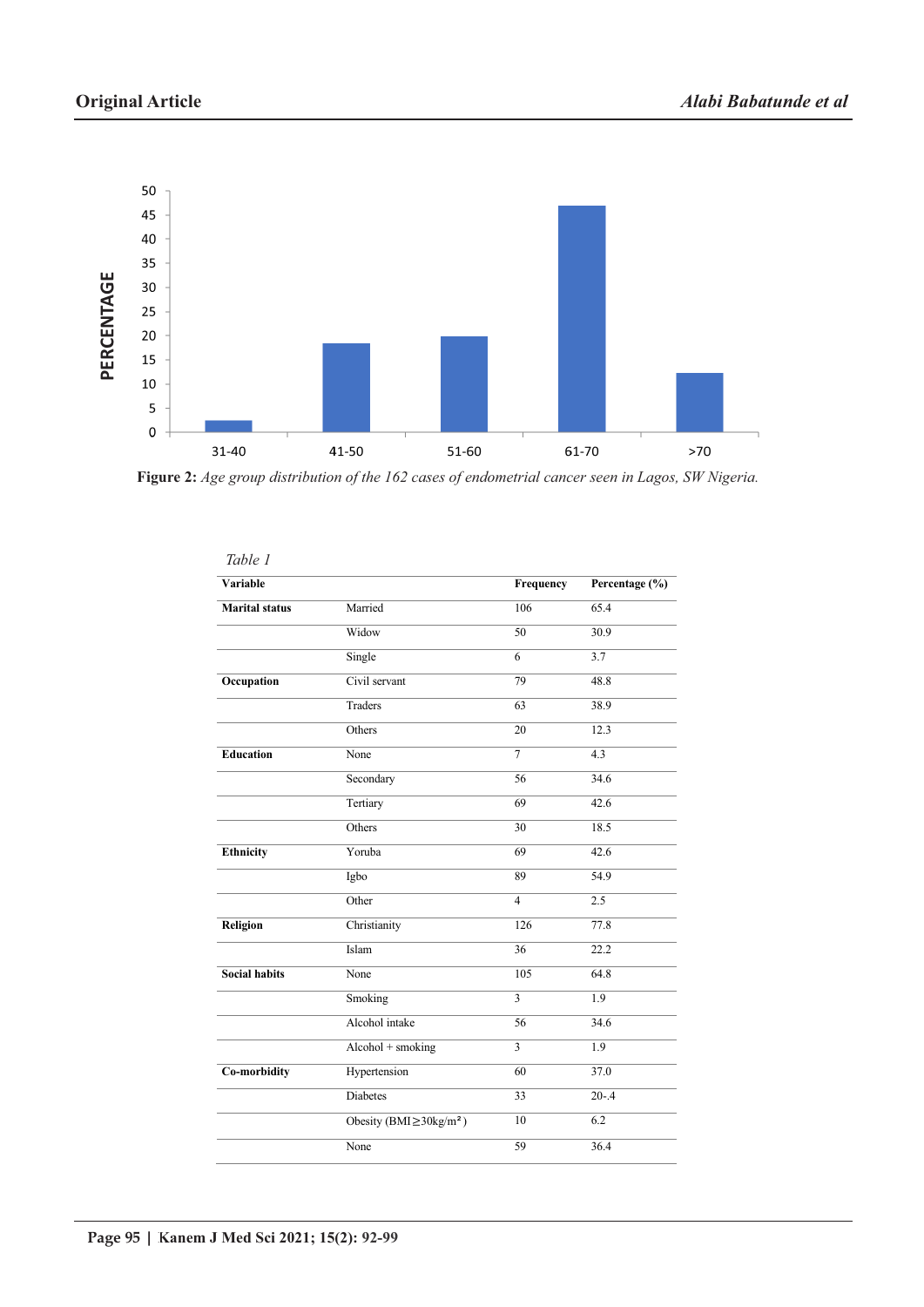| Variable                     |                                            | Frequency        | Percentage |
|------------------------------|--------------------------------------------|------------------|------------|
| <b>Stage</b>                 | 1                                          | $\overline{4}$   | 2.5        |
|                              | $\mathbf{I}$                               | 14               | 8.6        |
|                              | ΠI                                         | 84               | 51.9       |
|                              | IV                                         | 46               | 28.4       |
| <b>Histology</b>             | Endometrioid adenocarcinoma                | 98               | 60.5       |
|                              | Papillary serous adenocarcinoma            | 12               | 7.4        |
|                              | Malignant mixed mesodermal                 | 12               | 7.4        |
|                              | Clear cell carcinoma                       | 10               | 6.2        |
|                              | Leiomyosarcoma                             | 8                | 4.9        |
|                              | Endometrial stromal sarcoma                | $\boldsymbol{8}$ | 4.9        |
|                              | Mucinous adenocarcinoma                    | $\overline{2}$   | 1.2        |
| <b>Presenting Complaints</b> | Vaginal bleeding                           | 162              | 100        |
|                              | Lower back pain                            | 73               | 45.1       |
|                              | Vaginal discharge                          | 46               | 28.4       |
|                              | Pressure symptoms on the<br>bladder/rectum | 23               | 14.2       |

**Table 2:** *Stage of the disease, histology type and presenting complains of patients with endometrial cancer*

### **Discussion**

The study showed a rising incidence of endometrial The majority of patients reviewed were civil cancer. This may suggest that the incidence of endometrial cancer is increasing over the studied period. This increase can partly be due to increasing population age and increasing body mass index.<sup>9,12-13</sup> Apart from this, the low number (and non-cases) reports in some years during the study period may be due to lack of radiotherapy machine, machine breakdown or facility shut down during industrial action of health workers.<sup>14</sup> These factors reduced the number of patients referred from other centres. Patients who do not require radiotherapy would rather receive their treatment (surgery or chemotherapy) at their primary centres since facilities for these treatments are available in most tertiary institutions as opposed to radiotherapy which is available in a few centres. $^{14}$ 

The distribution of patients according to the geographical region indicated that the highest number of patients were from the southern part of the country, with the northern region accounting for none. This may not be a true representation as the patients may have been referred to other radiotherapy centres closer to them. Previous studies done in the northern part of the country showed a  $\sin$  similar result<sup>2,10</sup>

servants (both serving and retired) by occupation. This may not be due to occupational hazards they are exposed to at work but may be attributed to their literacy level which has influenced their level of awareness and thus their decision to present for treatment.

The mean age of the patient in this study was  $61.0 \pm$ 10. 6years.This is in keeping with the finding of a similar study in northern Nigeria. 2 Endometrial cancer is most commonly diagnosed after menopause, with the peak incidence occurring between the ages of 60 and 70 years. $^{13}$ 

Ten patients were documented to be obese. Obesity is a strong risk factor for endometrial cancer. Women with a normal body-mass index (BMI  $\leq 30 \text{kg/m}^2$ ) have a 3% lifetime risk of endometrial cancer, but for every 5-unit increase in the BMI, the risk of cancer increases by more than  $50\%$ .<sup>12</sup> In obesity, androstenedione produced in the ovary and adrenal gland gets converted into estrone, and the testosterone produced by the ovaries gets converted into estradiol in adipose tissues leading to hyper estrogenic state which lead to increased risk of endometrial hyperplasia and cancer.<sup>9</sup> There is also a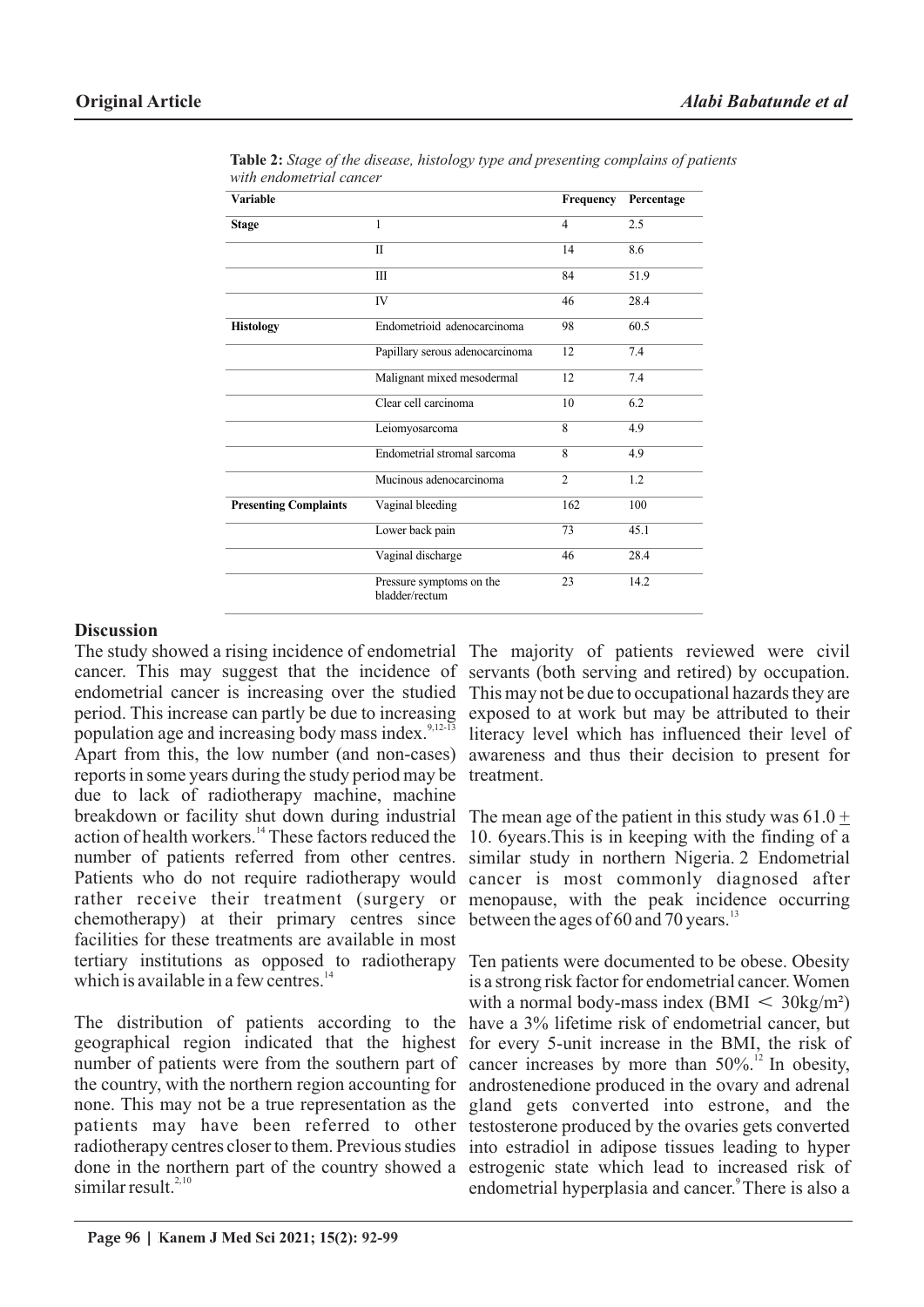positive correlation between obesity and mortality cancer.<sup>8,12</sup> This did not come as a surprise since this with endometrial carcinoma. $^{15}$ 

Thirty-three of the patients were diabetic while 60 were hypertensive. Non–insulin-dependent diabetes mellitus and hypertension also increase the risk of endometrial cancer.<sup>8</sup> Given the strong association between obesity and type 2 diabetes and that many patients with endometrial cancer are obese, the relationship between diabetes and endometrial cancer was often attributed to confounding.<sup>16</sup> However, data are showing that these risk factors could be independent of obesity. $17$ 

In this study, 16 patients had a positive family history of cancer. Endometrial cancer has some genetic predisposition. Inherited genetic predisposition, especially in the setting of hereditary nonpolyposis colorectal cancer (HNPCC), probably accounts for <5% of all endometrial cancer cases.<sup>8</sup> Cowden syndrome (CS) and Peutz-Jeghers syndrome (PJS) are other genetic diseases that are related to endometrial cancer. Whether the endometrial cancer of these 16 patients with a positive family history of cancer is from genetics, shared lifestyle or coincidence could not be ascertained from this study.

Three patients in this study had a previous personal history of breast cancer. The three patients had a history of use of Tamoxifen for breast cancer. Tamoxifen increases the risk of endometrial cancer in breast cancer survivors.<sup>8</sup> There has been documented an association between tamoxifen use and endometrial cancer.<sup>18</sup> The mechanism of action of tamoxifen is in competition with that of endogenous estrogen for estrogen receptors because tamoxifen has some weak estrogenic effects especially in postmenopausal women. Gynecological assessment and symptoms monitoring for endometrial cancer is recommended for breast cancer survivors taking tamoxifen.<sup>19</sup>

As regards histology, endometrioid adenocarcinoma was the commonest type found in this study which is in keeping with previous studies which have shown that it is the commonest histology seen in endometrial cancer. 6 The frequency seen in this study (60.5%) was however lower than the documented frequency in the literature where endometrioid constitute 75-80% of endometrioid

study is among the black population and blacks are more likely than whites to present with nonendometrioid tumours.<sup>11</sup> Non-endometrioid carcinoma is known to have a poorer prognosis.8 This may suggest the possibility of poorer survival in these patients. A survival study would be needed to establish this.

More than three-quarters of the patients presented with stage 3 or 4 diseases. This is similar to the pattern of presentation of most cancer in this part of the world. 20 Late presentation connotes poor prognosis. Some studies have attributed the delay in presentation in this environment to poverty and ignorance on the part of the patients.<sup>21-22</sup> It is however surprising that although a large number of patients reviewed in this study were civil servants, most of them presented late. This may be due to the aggressive nature of the disease in blacks, $8,11$ compounded by the incompetence of some primary physicians in suspecting the disease and effecting early referral and lack of adequate treatment facilities.<sup> $21-22$ </sup> This suggests that more needs to be done by all and sundry to ensure cancer patients present early and receive treatment promptly.

All of the patients present with one or more symptoms at presentation. Patients with early-stage endometrial cancer may present with abnormal Papanicolaou smear or thickened endometrium on routine transvaginal ultrasound scan without any clinical symptoms.8 Though routine screening is not recommended for endometrial cancer, $^{23}$  screening for cervical cancer can aid early detection of endometrial cancer.<sup>24</sup> Having no asymptomatic patients in this study further expose our poor screening culture. It could also be explained by the fact that black patients often present with more aggressive disease. All the patients in this study had vaginal bleeding as their presenting complaint. This is in keeping with the findings of a similar study in the northern part of the country.<sup>10</sup>Some other studies however reported vaginal bleeding in 75-90% of patients with endometrial cancer.<sup>6,8</sup>

Other complaints that patients present with include low backache seen in 73(45%) patients, abnormal vaginal discharge in 46 (28.4%) of the cases and pressure symptoms on the bladder/rectum occurred in 23 (14.2%) patients. These symptoms are often seen in advanced diseases.<sup>8</sup>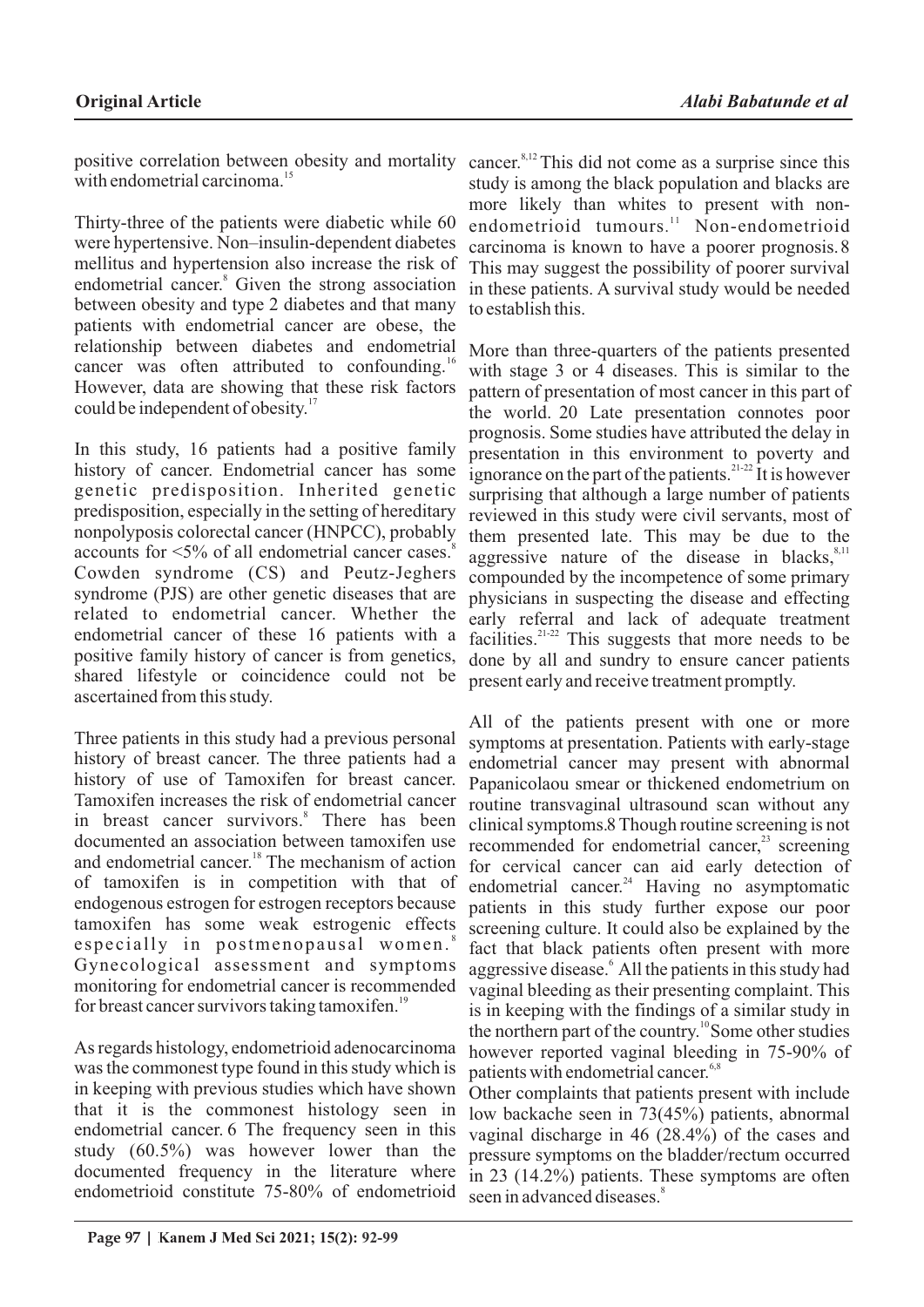## **Conclusion**

The study showed an increased incidence of endometrial cancer and abnormal vaginal bleeding 3. Sowunmi A, Alabi A, Fatiregun O, Olatunji T, is the commonest symptom Though endometrioid adenocarcinoma was the commonest histology seen in this study, the frequency of non-endometrioid carcinoma is higher than previously reported. Late 4. Sowunmi AC, Alabi AO, Fatiregun OA, Olukiran presentation is the num as seen in more than threequarters of the cases presenting in stage 3 or 4 diseases. More needs to be done by all and sundry to create awareness on abnormal uterine bleeding as a possible early warning sign of endometrial cancer.

## **Limitation**

Being a retrospective study, there were missing data that limit the full analysis of some parameters. It studied patients with endometrial cancer referred to the oncology clinics of 2 tertiary hospitals in Lagos. Patients who had surgery but not referred for adjuvant treatment were not captured in the study. This will not give the true picture of the burden of endometrial cancer. Despite these limitations, the study gave a good picture of the disease condition in this environment which can be useful as baseline data for a future prospective study.

## **Recommendation**

More needs to be done by all and sundry to create awareness on abnormal uterine bleeding as a possible early warning sign of endometrial cancer. Women, especially postmenopausal women should be aware of the risks and symptoms of endometrial cancer and report any abnormal uterine bleeding.–25 9. Khatuja R, Rai S. Endometrial Carcinoma: Government and non-governmental organizations should make cancer treatment available, easily accessible and affordable. There is a need for unified standardized cancer registries in the country to provide reliable data on cancer. This will assist policymakers in developing interventions that can mitigate against the rising trend of the disease.

## **References**

- 1. Bray F, Ferlay J, Soerjomataram I, Siegel RL, Torre LA, Jemal A. Global cancer statistics 2018: GLOBOCAN estimates of incidence and mortality worldwide for 36 cancers in 185 countries. CA Cancer J Clin. 2018 Nov;68(6):394424.
- 2. Yakasai IA, Ugwa EA, Otubu J. Gynecological malignancies in Aminu Kano Teaching Hospital Kano: A 3 year review. Niger J Clin

 **Page 98 | Kanem J Med Sci 2021; 15(2): 92-99**

Pract. 2013 Jan 1;16(1):63.

- Okoro US, Etti AFD. Trend of cancer incidence in an oncology center in Nigeria. West Afr J Radiol. 2018;25(1):52.
- GE, Alabi B a. M, Ibitoye AZ. Trend of gynecological cancers in a tertiary centre in Lagos, Nigeria. Niger Q J Hosp Med. 2016;26(2):43942.
- 5. Lu KH, Broaddus RR. Endometrial Cancer. Longo DL, editor. N Engl J Med. 2020 Nov 19;383(21):205364.
- 6. Okunowo A, Alakaloko M, Ohazurike E, Okunade K, Anorlu R. Trend and Characteristics of Endometrial Cancer in Lagos, Nigeria. Gulf J Oncolog. 2019 Sep 1;1:529.
- 7. Adekanbi A, Ayodele, Jimoh M, Alani, Akanji A, Olubukola F, et al. Endometrial Cancer in Ibadan: Epidemiological and Clinicopathological Features -10 Year Review. 2016 Jan 1;9.
- 8. Halperin EC, Perez CA, Wazer DE, Brady LW, editors. Perez and Bradys principles and practice of radiation oncology: [includes access to LWWOoncology.com, LWWOncology. 6. ed. Philadelphia: Wolters Kluwer/Lippincott Williams & Wilkins; 2013. 1907 p. (Radiation Oncology).
- Epidemiology and Risk Factors. In: Mehta S, Singla A, editors. Preventive Oncology for the Gynecologist [Internet]. Singapore: Springer Singapore; 2019 [cited 2021 Mar  $15$ ]. p.  $312$ . Available from: http://link.springer.com/10.1007/978-981- 13-3438-2\_1
- 10. Muhammad A, Adekunle O, Modupeola S, Muhammad U, Zulaiha S, Abdullahi A. A diary of endometrial malignancies in Zaria, Northern Nigeria. Sub-Sahar Afr J Med. 2017;4(2):43.
- 11. Oliver KE, Enewold LR, Zhu K, Conrads TP, Rose GS, Maxwell GL, et al. Racial disparities in histopathologic characteristics of uterine cancer are present in older, not younger blacks in an equal-access